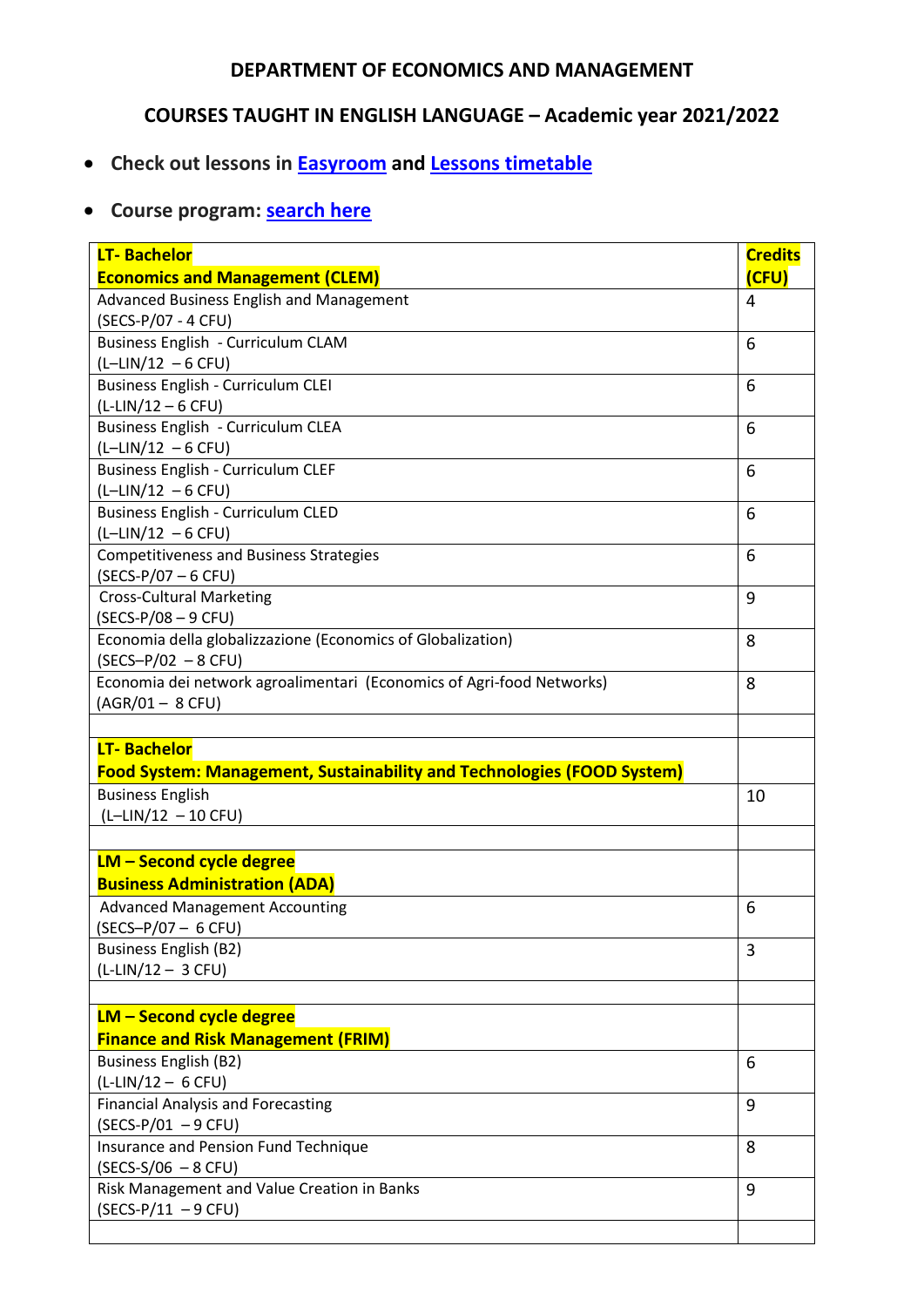| <b>LM - Second cycle degree</b>                                                                                                                   |                |
|---------------------------------------------------------------------------------------------------------------------------------------------------|----------------|
| <b>Food Quality Systems and Gastronomy Management (FOOD QUALITY)</b>                                                                              |                |
| C.I. Consumer Behaviour and Food Valorisation - Modules "Consumer Behaviour" and<br>"Valorisation of Local Agri-food Products"<br>(AGR/01-12 CFU) | 12             |
| Economics of Food Quality Scheme: Economics of Food Value Chains                                                                                  | 5              |
| $(AGR/01 - 5 CFU)$<br>European and Global Food Law                                                                                                | 6              |
| $(IVS/14 - 6 CFU)$<br>Nutraceuticals                                                                                                              | 6              |
| (CHIM/08 - 6 CFU)                                                                                                                                 |                |
| Nutrition and Applied Dietetics<br>(MED/49 - 6 CFU)                                                                                               | 6              |
| Quality of meat and fish products<br>$(VET/04 - 8 CFU)$                                                                                           | 8              |
| Sociology of critical Food consumption                                                                                                            | 6              |
| $(SPS/07 - 6 CFU)$                                                                                                                                |                |
| <b>LM - Second cycle degree</b>                                                                                                                   |                |
| International Business and Development (Course delivered in English) - IBD                                                                        |                |
| <b>Communication Skills</b><br>$(3$ CFU)                                                                                                          | 3              |
| Contemporary Issues and Tools in Economics<br>$(SECS-P/06 - 9 CFU)$                                                                               | 9              |
| <b>Cooperation and Competition Among Firms</b><br>$(SECS-P/06 - 9 CFU)$                                                                           | 9              |
| Development Economics and International Cooperation                                                                                               | 9              |
| $(SECS-P/01 - 9 CFU)$<br><b>Economic Statistics</b>                                                                                               | 9              |
| $(SECS - S/03 - 9 CFU)$<br>Economics of European Integration                                                                                      | 8              |
| $(SECS-P/01 - 8 CFU)$                                                                                                                             |                |
| <b>Environmental Economics and Policy</b><br>$(SECS-P/02 - 6 CFU)$                                                                                | 6              |
| Growth and History of the Global Economy                                                                                                          | 9              |
| (SECS-P/06+SECS-P/12-9 CFU)<br><b>International Accounting and Governance</b>                                                                     | 9              |
| $(SECS-P/07 - 9 CFU)$                                                                                                                             |                |
| <b>International Branding and Retailing</b><br>$(SECS-P/08 - 9 CFU)$                                                                              | 9              |
| <b>International Financial Management</b><br>$(SECS-P/11 - 9 CFU)$                                                                                | 9              |
| Law, Economics and Culture<br>$(IVS/O5 - 8 CFU)$                                                                                                  | 8              |
| Micro&Macro Economics                                                                                                                             | 9              |
| $(SECS-P/02 - 9 CFU)$                                                                                                                             |                |
| Sociology of globalization<br>$(SECS-P/01 - 9 CFU)$                                                                                               | 9              |
|                                                                                                                                                   |                |
| <b>LM - Second cycle degree</b><br><b>Trade and Consumer Marketing (TRADE)</b>                                                                    |                |
| <b>Behavioural Economics</b>                                                                                                                      | $\overline{7}$ |
| $(SECS-P/06 - 7 CFU)$                                                                                                                             |                |
| <b>Business English (B2)</b>                                                                                                                      | 3              |
| $(L-LIN/12 - 3 CFU)$                                                                                                                              |                |